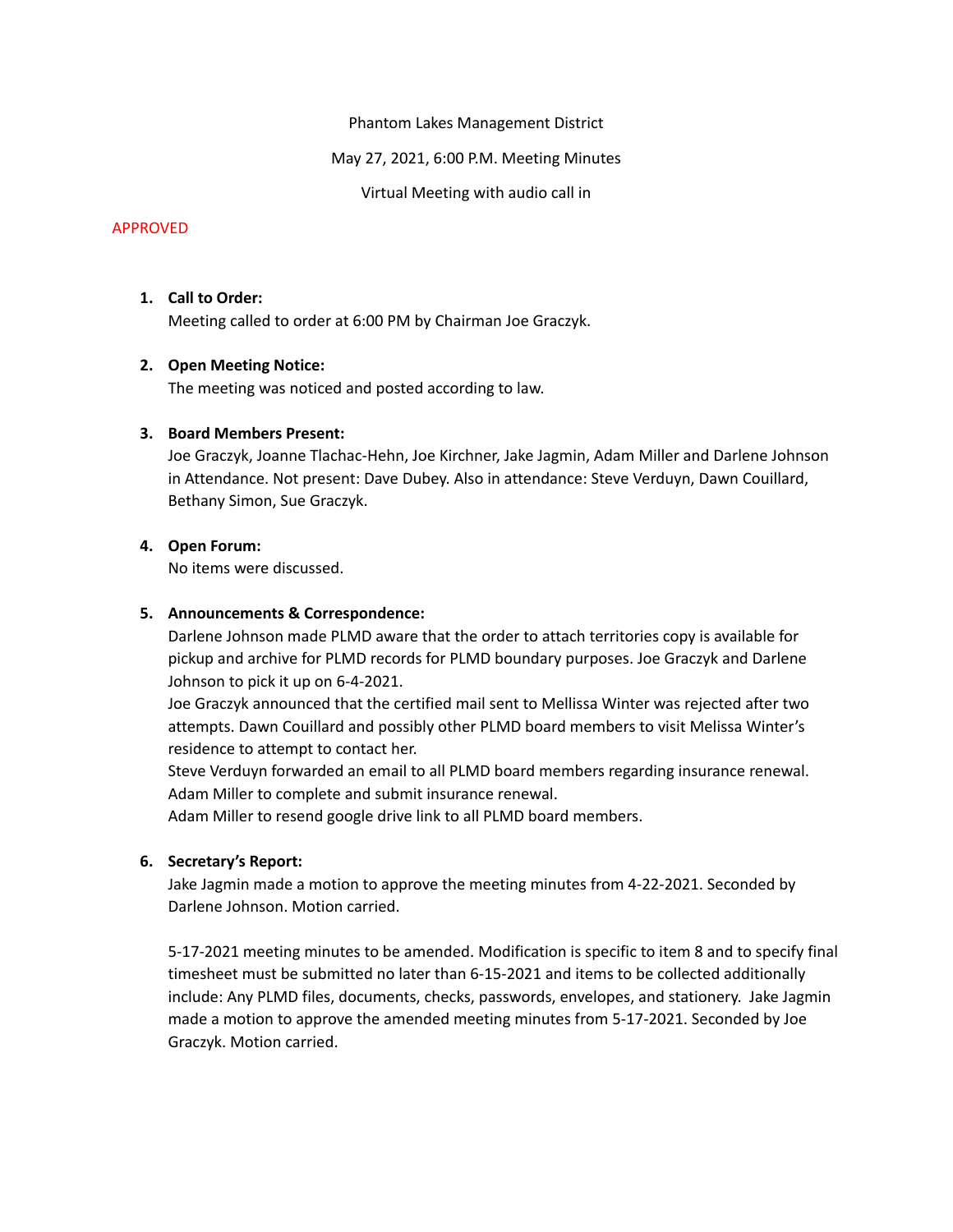# **7. Treasurer's Report:**

PLMD PO Box has not been checked as the key is unavailable. Adam Miller to visit the post office and attempt to gain access and/or replacement keys to the PLMD PO Box.

PLMD check book is unavailable. Adam Miller to visit Citizens Bank to have cashier's checks written for the bills due until the check book can be retrieved or replaced.

Motion by Darlene Johnson to involve Town of Mukwonago Police in assisting PLMD retrieve the items listed PLMD meeting minutes item 8 from 5-17-2021 if no response is received from Melissa Winter by 6-5-2021. Seconded by Joe Graczky. Motion carried.

# **8. Harvesting Report:**

Harvesting Manager, Dawn Couillard provided an update.

Seasonal harvester launch was delayed due to weather and rescheduled for 6-4-2021. Dawn Couillard attended a seminar 5-22-2021 at Aquarius Systems to network with other lake districts and discussed: hiring operators, GPS, DNR permits, Insurance and so on. Dawn Couillard discussed the benefits of transport barges and the ability to pick up aquatic plants from resident's piers if PLMD had one. Due to budget constraints: this would be something PLMD could consider in future years.

Dawn Couillard received a quote from Bill Morris to harvest in the shallow water channels as permitted by our current harvesting permit. Quote was \$200 per hour (labor & equipment), expecting the job to take 3 days to complete.

Joe Kirchner asked if PLMD is interested in investigating dredging areas, if permitted by the DNR. Jake Jagmin noted that a DINO6 Sediment removal system rental could be an option.

### **9. Assistant Role:**

Bethany Simon is the sole applicant.

Jake Jagmin motioned to hire Bethany Simon as the PLMD secretary and treasurer's assistant at a rate of \$20 per hour effective immediately. Seconded by Joe Graczky. Motion carried.

### **10. New Harvester Grant:**

Adam Miller noted that he mailed the grant application to the DNR on 5-25-2021. The DNR to host a zoom meeting discussing the application and reasons a second harvester is acquisition is being pursued on 8-10-2021.

### **11. Lake Survey:**

Joanne Tlachac-Hehn to research companies to quote and perform the next lake survey, as required for our next harvesting permit application. Jake Jagmin to provide contact information for Eco-Resource Consulting.

### **12. Fireworks:**

Jake Jagmin provided an update. Jake Jagmin to submit Phantom Glen Park rental application prior to the 6-2-2021 Committee of the whole meeting.

### **13. Loose Bogs:**